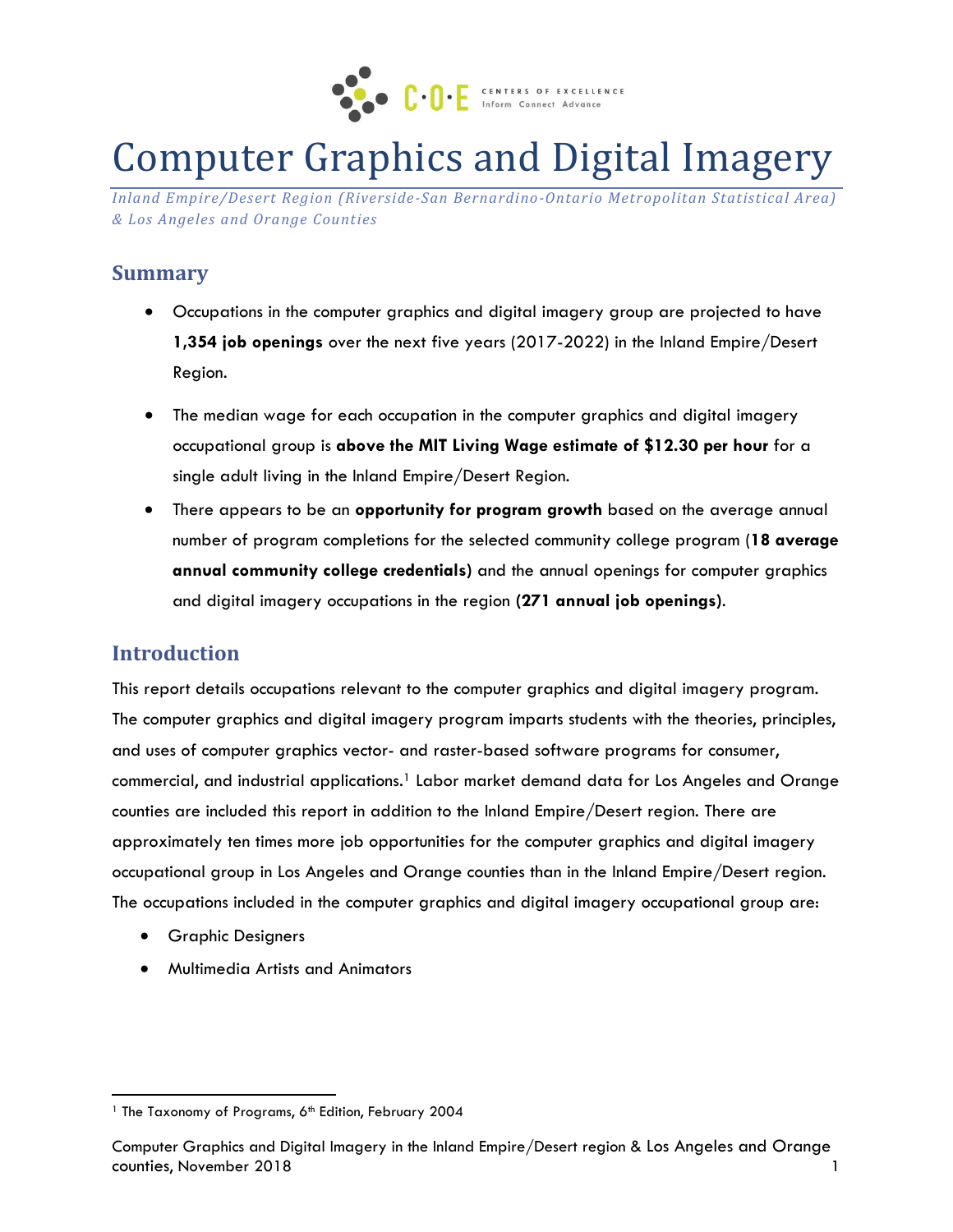

### **Job Opportunities**

In 2017, there were 31,472 computer graphics and digital imagery jobs in the Inland Empire/Desert region & Los Angeles and Orange counties combined. This occupational group is projecting to increase employment by 2% over the next five years. Employers in the region will need to hire 14,663 workers over the projection period to backfill jobs that workers are permanently vacating (includes retirements). Appendix A, Tables 1, 2, & 3 show the projected job growth, wages, education, training, and work experience required for each of the occupations in this group for the Inland Empire/Desert region, Los Angeles and Orange counties, as well as both geographies combined.

*Exhibit 1: Five-year projections for the computer graphics and digital imagery occupational group in the Inland Empire/Desert region & Los Angeles and Orange counties*

| <b>Region</b>                             | 2017 Jobs | $5-Yr$ %<br>Change<br>(New Jobs) | $5-Yr$<br><b>Openings</b><br>$(New +$<br>Replacement<br>Jobs) | Annual<br><b>Openings</b><br>$New +$<br><b>Replacement</b><br>Jobs) | $\%$ of workers<br>age $55+$ |
|-------------------------------------------|-----------|----------------------------------|---------------------------------------------------------------|---------------------------------------------------------------------|------------------------------|
| Inland Empire/Desert                      | 2,776     | 3%                               | 1,354                                                         | 271                                                                 | 22%                          |
| Los Angeles and<br><b>Orange Counties</b> | 28,696    | 2%                               | 13,309                                                        | 2,662                                                               | 20%                          |
| <b>Total</b>                              | 31,472    | 2%                               | 14,663                                                        | 2,933                                                               | 20%                          |

Source: EMSI 2018.3

Exhibit 2 shows the number of job ads posted during the last 12 months along with the regional and national average time to fill for both regions. On average, it takes 41 days for employers to find qualified candidates to fill open positions in the Inland Empire/Desert region and Los Angeles and Orange counties combined. This is one week longer than the national average, indicating that when compared to the nation, open positions are harder to fill in the region.

| Exhibit 2: Job ads by each of the computer graphics and digital imagery occupations in the Inland |
|---------------------------------------------------------------------------------------------------|
| Empire/Desert region & Los Angeles and Orange counties region and time to fill, November 2017 –   |
| October 2018                                                                                      |

| <b>Occupation</b>                       | <b>Job Ads</b> | <b>Regional Average</b><br>Time to Fill (Days) | <b>National Average Time</b><br>to Fill (Days) |
|-----------------------------------------|----------------|------------------------------------------------|------------------------------------------------|
| <b>Graphic Designers</b>                | 3,886          |                                                | 33                                             |
| <b>Multimedia Artists and Animators</b> | 842            |                                                | 37                                             |
| Total                                   | 4,728          | $\blacksquare$                                 | $\blacksquare$                                 |

Source: Burning Glass – Labor Insights

Computer Graphics and Digital Imagery in the Inland Empire/Desert region & Los Angeles and Orange counties, November 2018 2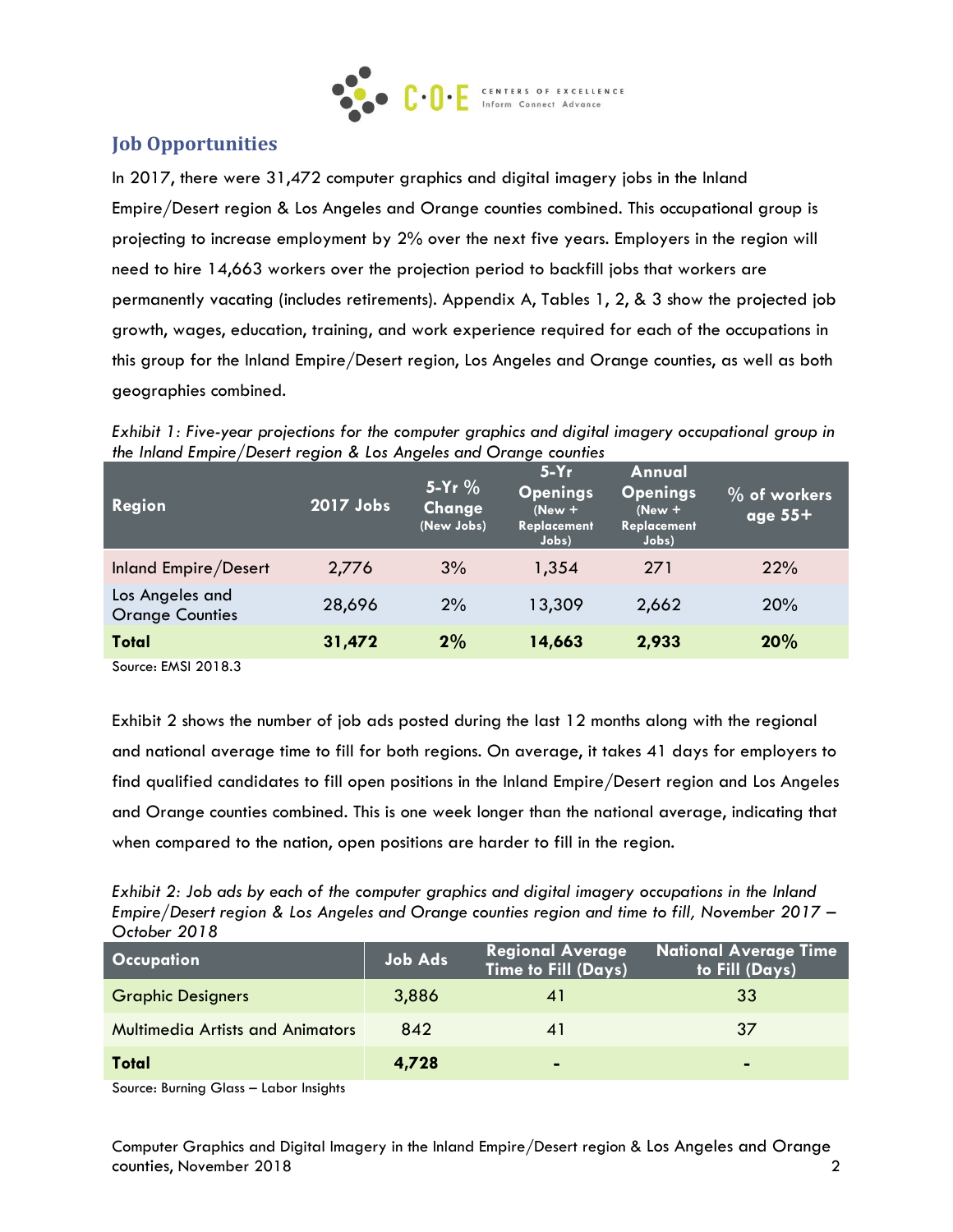

### **Earnings**

The median wage for each of the occupations in the computer graphics and digital imagery occupational group is above the MIT Living Wage estimate of \$12.30 per hour for a single adult living in the Inland Empire/Desert region (\$13.96 for Los Angeles and Orange counties). The experienced-level wages are sufficient for two working adults and one child (\$14.50 per hour, per adult or \$30,160 annually for each adult). Exhibit 3 displays wage information by region for this occupational group.

*Exhibit 3: Earnings for the computer graphics and digital imagery occupational group in the Inland Empire/Desert Region & Los Angeles and Orange counties*

| Region               | <b>Occupation</b>                          | <b>Entry to Experienced</b><br><b>Hourly Earnings Range*</b> | Median<br>Wage* | Avg. Annual<br><b>Earnings</b> |
|----------------------|--------------------------------------------|--------------------------------------------------------------|-----------------|--------------------------------|
| Inland Empire/       | <b>Graphic Designers</b>                   | \$17.25 to \$23.93                                           | \$19.67         | \$45,100                       |
| <b>Desert</b>        | Multimedia Artists and<br><b>Animators</b> | \$11.98 to \$20.77                                           | \$14.20         | \$36,00                        |
| Los Angeles/         | Multimedia Artists and<br><b>Animators</b> | $$17.18$ to $$45.16$                                         | \$31.62         | \$70,400                       |
| <b>Orange County</b> | <b>Graphic Designers</b>                   | \$17.77 to \$29.57                                           | \$21.34         | \$51,800                       |

Source: EMSI 2018.3

\*Entry Hourly is 25th percentile wage, the median is 50th percentile wage, experienced is 75th percentile wage.

# **Employers, Skills, and Education**

Exhibit 4 displays the top employers posting job ads during the last 12 months.

*Exhibit 4: The top employers for the computer graphics and digital imagery occupational group in the Inland Empire/Desert region & Los Angeles and Orange counties during the last 12 months, November 2017 – October 2018*

| <b>Occupation</b>                                                                                   | <b>Top Employers</b>                                                                       |
|-----------------------------------------------------------------------------------------------------|--------------------------------------------------------------------------------------------|
| Graphic Designers (n=2,716)                                                                         | <b>California State University</b><br>$\bullet$<br><b>Full Deck Marketing</b><br>$\bullet$ |
| <b>Multimedia Artists and</b><br>Animators ( $n=565$ )<br>Carrier Drambon Olarer - Labour Instalate | Activision<br><b>Electronic Arts</b><br>$\bullet$                                          |

Source: Burning Glass – Labor Insights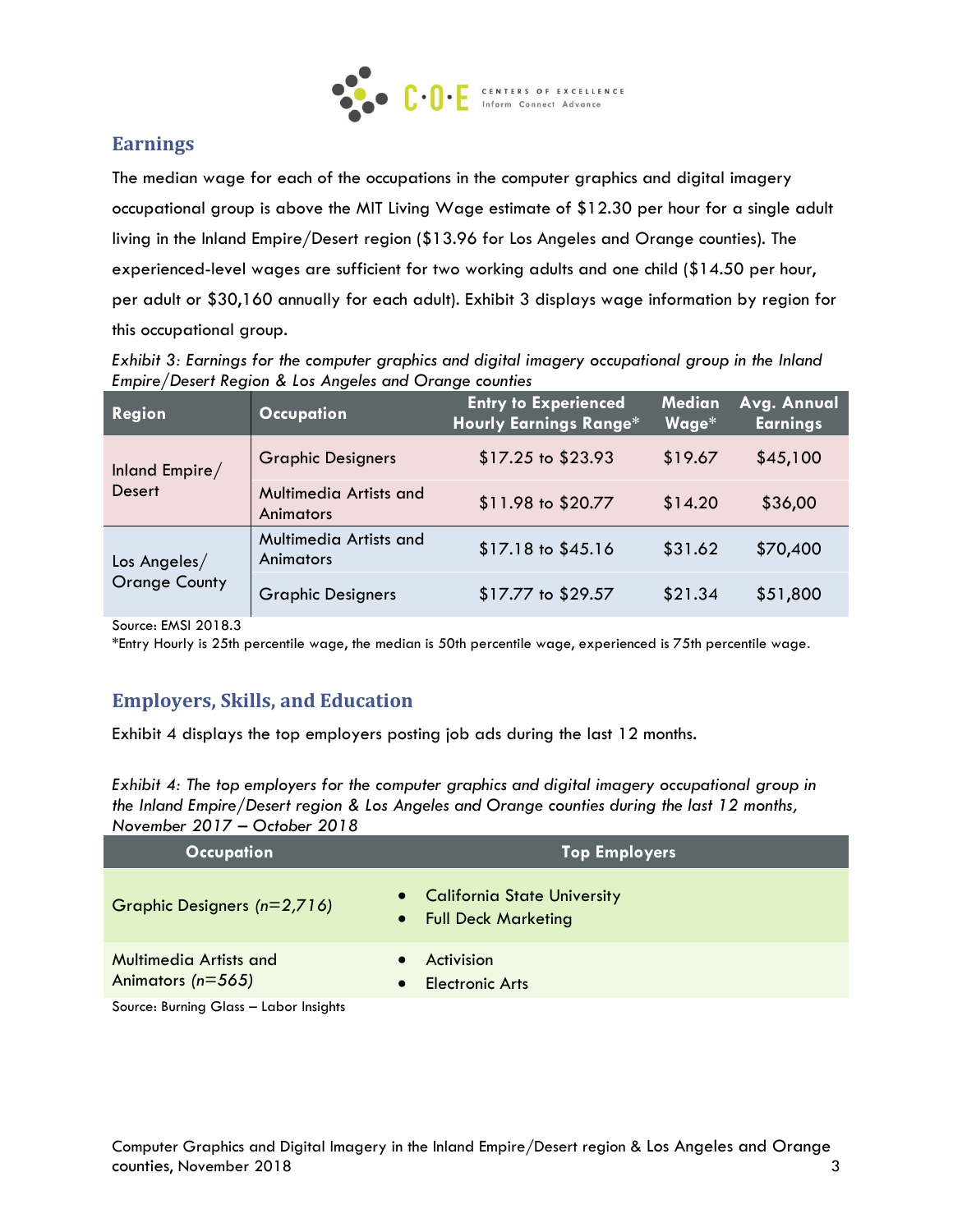

Exhibit 5 lists a sample of in-demand specialized, employability, and software and programming skills that employers are seeking when looking for workers to fill computer graphics and digital imagery positions.

*Exhibit 5: Sample of in-demand skills from employer job ads for computer graphics and digital imagery occupations in the Inland Empire/Desert region & Los Angeles and Orange counties, November 2017 – October 2018*

| <b>Occupation</b>                                          | <b>Specialized Skills</b>                                                                    | <b>Employability Skills</b>                                                   | Software and<br><b>Programming Skills</b>                         |
|------------------------------------------------------------|----------------------------------------------------------------------------------------------|-------------------------------------------------------------------------------|-------------------------------------------------------------------|
| Graphic<br><b>Designers</b><br>$(n=3,627)$                 | <b>Social Media</b><br>$\bullet$<br>Typesetting<br>$\bullet$<br>Web Site Design<br>$\bullet$ | • Creativity<br>• Communication Skills<br><b>Detail-Oriented</b><br>$\bullet$ | <b>Adobe Creative</b><br>$\bullet$<br>Suite<br>• Microsoft Office |
| Multimedia<br>Artists and<br><b>Animators</b><br>$(n=726)$ | • Graphic Design<br><b>Motion Graphics</b><br>$\bullet$<br>• Game Development                | • Creativity<br>• Teamwork/Collaboration<br>• Communication Skills            | <b>Adobe Creative</b><br>Suite<br>Maya<br>Cinema 4D               |

Source: Burning Glass – Labor Insights

Exhibit 6 displays the entry-level education typically required to enter each occupation according to the Bureau of Labor Statistics, educational attainment for incumbent workers with "some college, no degree" and an "associate degree" according to the U.S. Census, and the minimum advertised education requirement requested by employers in online job ads.

*Exhibit 6: Educational attainment and online job ads with minimum advertised education requirements for the computer graphics and digital imagery occupational group in the Inland Empire/Desert region & Los Angeles and Orange counties combined, November 2017 – October 2018*

|                                               | <b>Work</b>                                                                                          | <b>Typical</b>              | <b>Two-Year</b><br><b>Postsecondary</b>       |                                        | <b>Minimum Advertised Education</b><br><b>Requirement from Job Ads</b> |    |                                          |
|-----------------------------------------------|------------------------------------------------------------------------------------------------------|-----------------------------|-----------------------------------------------|----------------------------------------|------------------------------------------------------------------------|----|------------------------------------------|
| <b>Occupation</b>                             | <b>Entry-Level</b><br><b>Experience</b><br><b>Education</b><br><b>Required</b><br><b>Requirement</b> |                             | Level of<br><b>Educational</b><br>Attainment* | Number<br>of Job<br>Postings<br>$(n=)$ | High school<br>diploma or Associate<br>vocational degree<br>training   |    | <b>Bachelor's</b><br>degree or<br>higher |
| <b>Graphic</b><br><b>Designers</b>            | <b>None</b>                                                                                          | <b>Bachelor's</b><br>degree | 29%                                           | 1,773                                  | 9%                                                                     | 8% | 83%                                      |
| Multimedia<br>Artists and<br><b>Animators</b> | None                                                                                                 | Bachelor's<br>degree        | 27%                                           | 247                                    | 2%                                                                     | 5% | 93%                                      |

Source: EMSI 2018.3, Current Population Survey, Burning Glass – Labor Insights

\*Percentage of incumbent workers with a Community College Credential or Some Postsecondary Coursework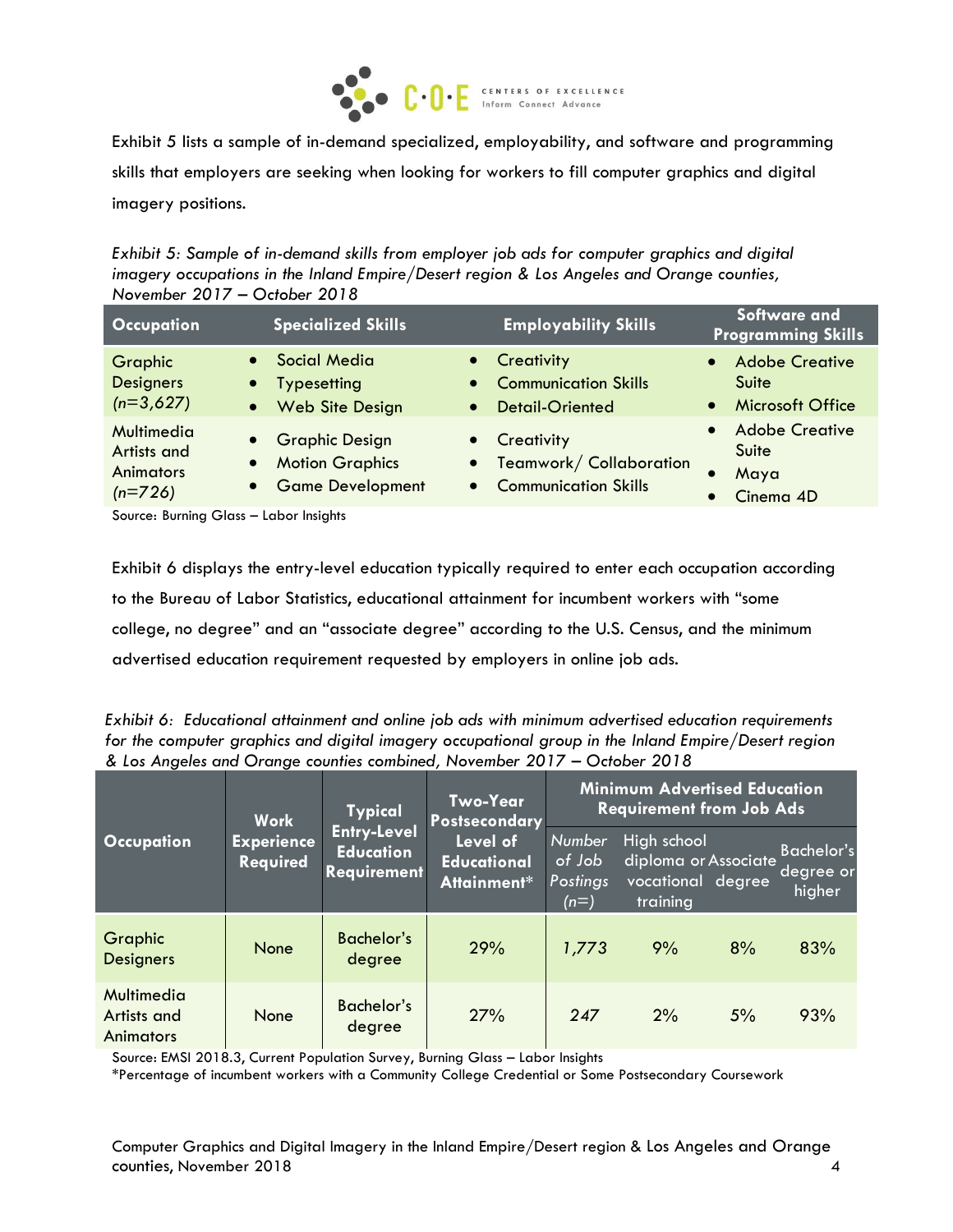

### **Student Completions**

Exhibits 7 shows the annual average regional community college credentials (associate degrees and certificates) conferred during the three academic years between 2014 and 2017, with the relevant TOP code as well as the program titles used at each college, sourced from the Chancellor's Office Curriculum Inventory (COCI). Please note, a credential is not equivalent to a single person in search of a job opening since a student may earn more than one award, such as an associate degree in addition to a certificate. Community College student outcome information is from the CTE LaunchBoard based on the selected TOP code(s) and region.

*Exhibit 7: Annual average community college student completions for computer graphics and digital imagery programs in the Inland Empire/Desert region*

| 0614.60 - Computer Graphics and Digital Imagery    | Annual<br><b>Community</b><br><b>College</b><br><b>Headcount</b><br>$(2016-17)$ | <b>Community</b><br><b>College</b><br>Annual<br>Average<br><b>Credentials</b><br>$(2014-17)$ |
|----------------------------------------------------|---------------------------------------------------------------------------------|----------------------------------------------------------------------------------------------|
| Chaffey                                            | 78                                                                              |                                                                                              |
| <b>Associate Degree</b>                            |                                                                                 | 2                                                                                            |
| Certificate 30 to $<$ 60-semester units            |                                                                                 |                                                                                              |
| <b>Copper Mountain</b>                             | 10                                                                              |                                                                                              |
| <b>Crafton Hills</b>                               |                                                                                 |                                                                                              |
| Certificate $18$ to $\leq 30$ -semester units      |                                                                                 |                                                                                              |
| <b>Desert</b>                                      |                                                                                 |                                                                                              |
| <b>Associate Degree</b>                            |                                                                                 | 5                                                                                            |
| Certificate $18$ to $\leq 30$ -semester units      |                                                                                 | 5                                                                                            |
| <b>Palo Verde</b>                                  |                                                                                 |                                                                                              |
| Certificate 6 to $\leq$ 18-semester units          |                                                                                 | 4                                                                                            |
| <b>Riverside</b>                                   | 68                                                                              |                                                                                              |
| Total community college headcount (2016-17)        | 156                                                                             |                                                                                              |
| Total annual average community college credentials |                                                                                 | 18                                                                                           |

Source: LaunchBoard, IPEDS, COCI

\*Moreno Valley awarded one associate degree in 2015-16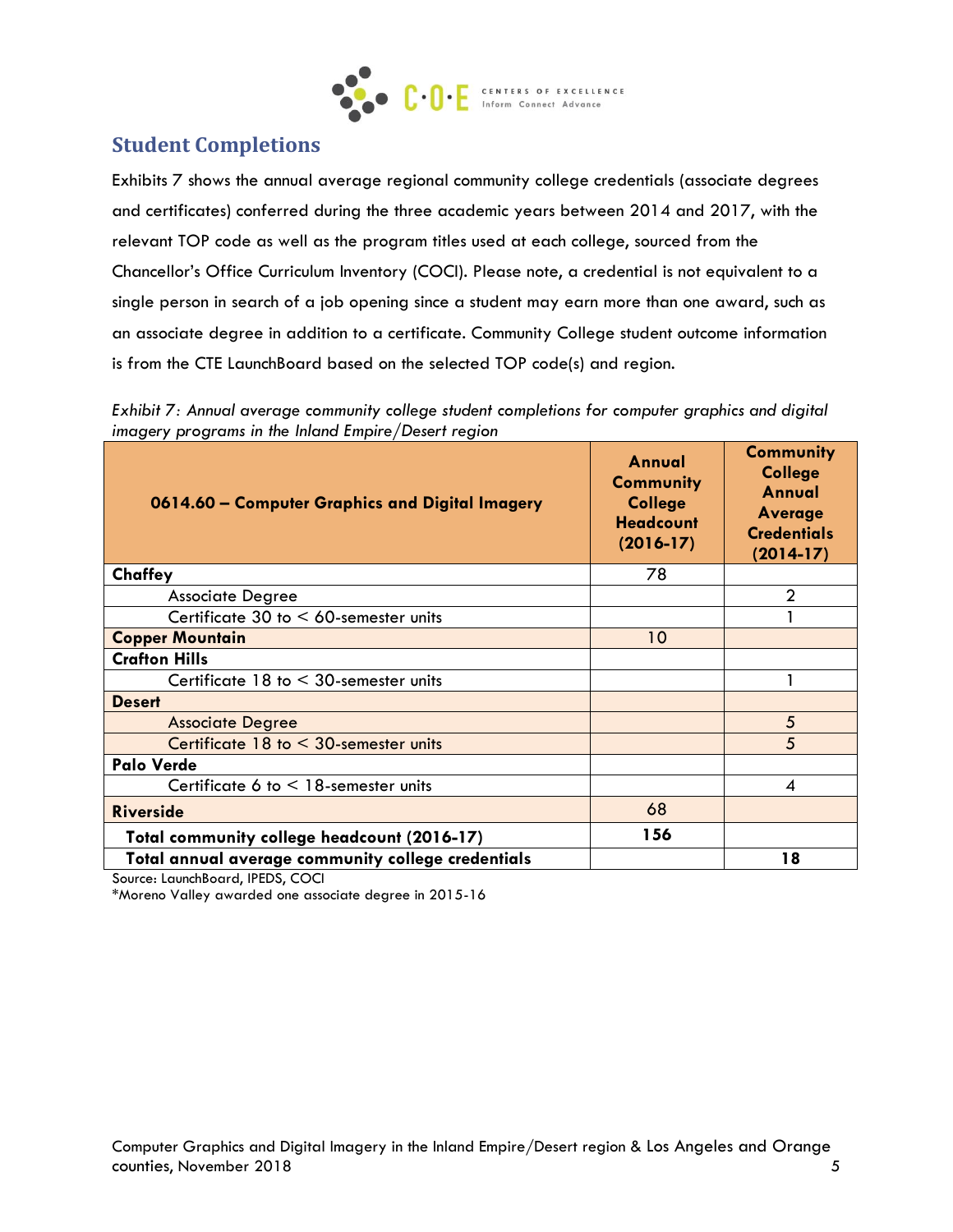

#### **0614.60- Computer Graphics and Digital Imagery program Strong Workforce outcomes in the Inland Empire/Desert region in the academic year 2015-16 [unless noted otherwise]:**

- Number of course enrollments: 635 (California median: 155) [2016-17]
- Number of students who transferred to a 4-year institution: 27 (CA: 17)
- Employed in the second fiscal quarter after exit:  $65\%$  (CA:  $67\%$ )
- Median earnings in the second fiscal quarter after exit:\$4,880 (CA: \$6,045)
- Employed in the fourth fiscal quarter after exit: 65% (CA: 64%)
- Median annual earnings: \$15,042 (CA: \$20,532)
- The percentage in a job closely related to the field of study: N/A (CA: 63%) [2014-15]
- Median change in earnings: 87% (CA: 52%)
- The proportion of students who attained a living wage: 20% (CA: 44%)

#### **Sources**

O\*Net Online Labor Insight/Jobs (Burning Glass) Economic Modeling Specialists International (EMSI) CTE LaunchBoard MIT Living Wage Calculator Chancellor's Office Curriculum Inventory (COCI, version 2.0) The Integrated Postsecondary Education Data System (IPEDS) Taxonomy of Programs, 6<sup>th</sup> edition

Michael Goss, Director Center of Excellence, Inland Empire/Desert Region **[michael.goss@chaffey.edu](mailto:michael.goss@chaffey.edu)** November 2018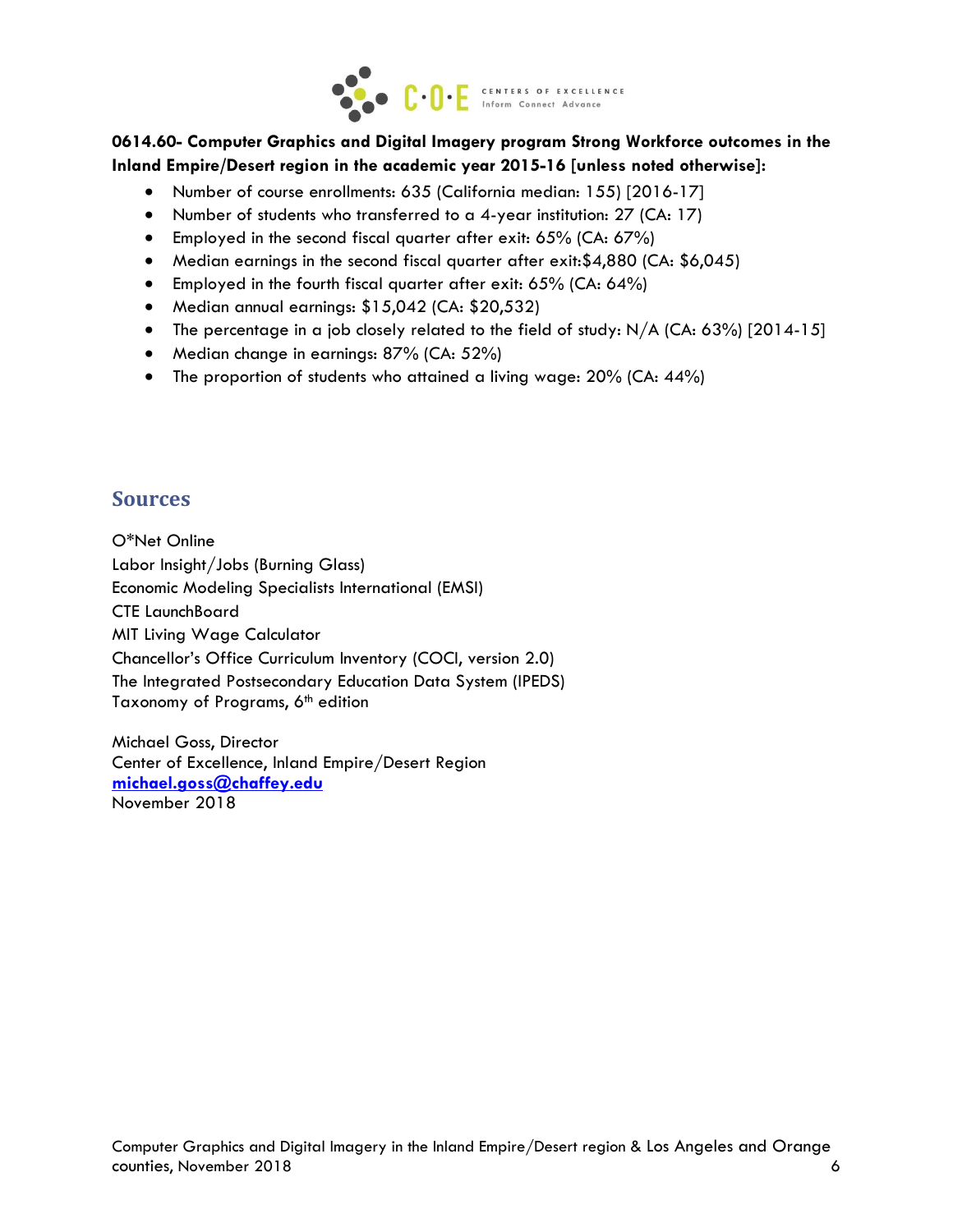

**Appendix A: Occupation definitions, sample job titles, five-year projections, and earnings for computer graphics and digital imagery occupations**

*Occupation Definitions (***SOC code),** *Education and Training Requirement, Community College Education Attainment*

**Multimedia Artists and Animators (27-1014)**

Create special effects, animation, or other visual images using film, video, computers, or other electronic tools and media for use in products or creations, such as computer games, movies, music videos, and commercials.

*Sample job titles: 3D Animator, 3D Artist, Animation Director, Animator, Art Director, Artist, Creative Director, Graphic Artist, Graphic Designer, Illustrator*

*Entry-Level Educational Requirement: Bachelor's degree Training Requirement: None Percentage of incumbent workers with a Community College Award or Some Postsecondary Coursework: 27%*

#### **Graphic Designers (27-1024)**

Design or create graphics to meet specific commercial or promotional needs, such as packaging, displays, or logos. May use a variety of mediums to achieve artistic or decorative effects.

*Sample job titles: Artist, Creative Director, Creative Manager, Design Director, Designer, Graphic Artist, Graphic Designer, Online Producer, Production Artist, Publications Designer*

*Entry-Level Educational Requirement: Bachelor's degree Training Requirement: None Percentage of incumbent workers with a Community College Award or Some Postsecondary Coursework: 29%*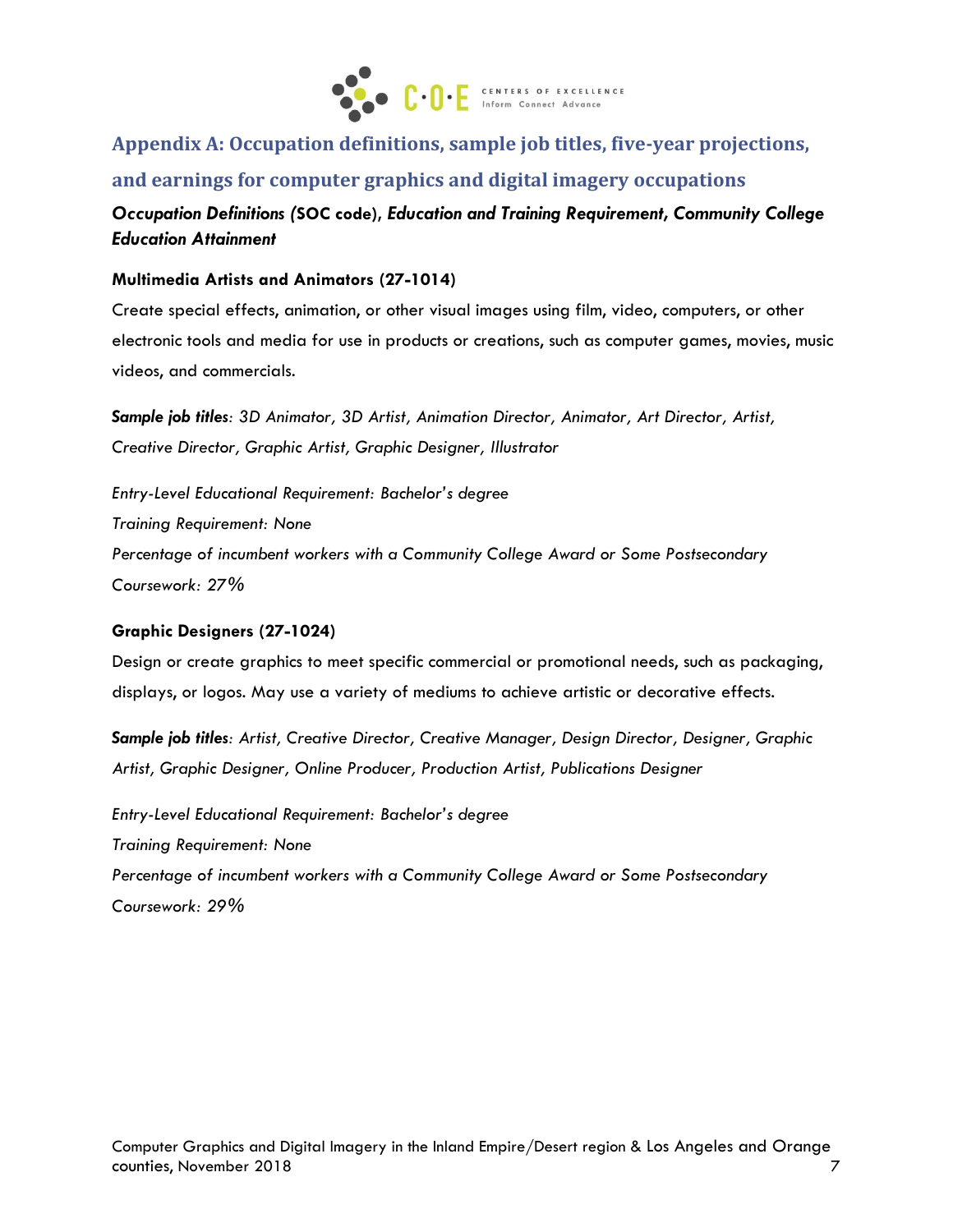

*Table 1. 2017 to 2022 job growth, wages, education, training, and work experience required for the computer graphics and digital imagery occupational group, Inland Empire/Desert region*

| Occupation<br>(SOC)                                          | 2017<br>Jobs | $5-Yr$<br><b>Change</b> | $5-Yr$ %<br><b>Change</b> | Annual<br><b>Openings</b><br>$New +$<br>Replacement<br>Jobs) | <b>Entry-Experienced</b><br><b>Hourly Wage*</b> | <b>Median</b><br>Hourly<br>Wage* | <b>Average</b><br>Annual<br><b>Earnings</b> | <b>Typical Entry-Level</b><br><b>Education &amp; On-</b><br><b>The-Job Training</b><br><b>Required</b> | <b>Work</b><br><b>Experience</b><br><b>Required</b> |
|--------------------------------------------------------------|--------------|-------------------------|---------------------------|--------------------------------------------------------------|-------------------------------------------------|----------------------------------|---------------------------------------------|--------------------------------------------------------------------------------------------------------|-----------------------------------------------------|
| <b>Graphic</b><br><b>Designers</b><br>$(27-1024)$            | 2,482        | 65                      | 3%                        | 244                                                          | $$17.25$ to $$23.93$                            | \$19.67                          | \$45,100                                    | <b>Bachelor's degree &amp;</b><br>none                                                                 | None                                                |
| Multimedia<br>Artists and<br><b>Animators</b><br>$(27-1014)$ | 294          | 14                      | 5%                        | 26                                                           | \$11.98 to \$20.77                              | \$14.20                          | \$36,00                                     | Bachelor's degree &<br>none                                                                            | None                                                |
| <b>Total</b>                                                 | 2,776        | 79                      | 3%                        | 271                                                          | $\blacksquare$                                  | $\blacksquare$                   | $\blacksquare$                              | $\blacksquare$                                                                                         | $\blacksquare$                                      |

Source: EMSI 2018.3

\*Entry Hourly is 25th percentile wage, the median is 50th percentile wage, experienced is 75th percentile wage

|  | Table 2. 2017 to 2022 job growth, wages, education, training, and work experience required for the computer graphics and digital |  |  |  |  |  |
|--|----------------------------------------------------------------------------------------------------------------------------------|--|--|--|--|--|
|  | imagery occupational group, Los Angeles and Orange counties                                                                      |  |  |  |  |  |

| Occupation<br>(SOC)                                       | 2017<br>Jobs | $5-Yr$<br><b>Change</b> | $5-Yr$ %<br><b>Change</b> | Annual<br>Openings<br>$New +$<br>Replacement<br>Jobs) | <b>Entry-Experienced</b><br><b>Hourly Wage*</b> | Median<br><b>Hourly</b><br>Wage* | Average<br>Annual<br><b>Earnings</b> | <b>Typical Entry-Level</b><br><b>Education &amp; On-</b><br><b>The-Job Training</b><br><b>Required</b> | <b>Work</b><br><b>Experience</b><br><b>Required</b> |
|-----------------------------------------------------------|--------------|-------------------------|---------------------------|-------------------------------------------------------|-------------------------------------------------|----------------------------------|--------------------------------------|--------------------------------------------------------------------------------------------------------|-----------------------------------------------------|
| Graphic<br><b>Designers</b><br>$(27-1024)$                | 20,290       | (2)                     | $(0\%)$                   | 1,877                                                 | \$17.77 to \$29.57                              | \$21.34                          | \$51,800                             | <b>Bachelor's degree &amp;</b><br>none                                                                 | None                                                |
| <b>Multimedia Artists</b><br>and Animators<br>$(27-1014)$ | 8,406        | 544                     | 6%                        | 785                                                   | $$17.18$ to $$45.16$                            | \$31.62                          | \$70,400                             | Bachelor's degree &<br>none                                                                            | None                                                |
| <b>Total</b>                                              | 28,696       | 542                     | 2%                        | 2,662                                                 | $\blacksquare$                                  |                                  | $\blacksquare$                       |                                                                                                        | $\blacksquare$                                      |

Source: EMSI 2018.3

\*Entry Hourly is 25th percentile wage, the median is 50th percentile wage, experienced is 75th percentile wage